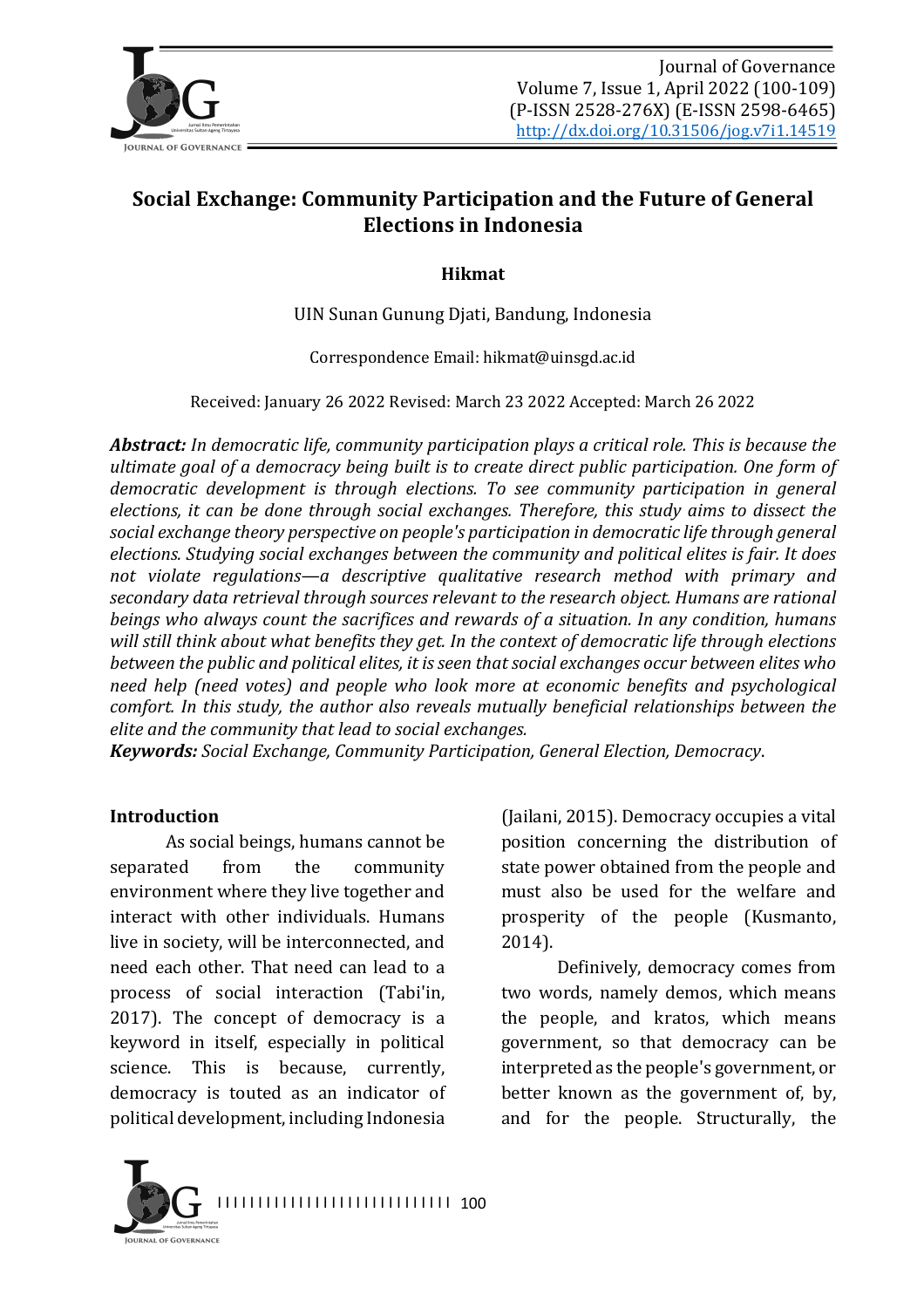political system in Indonesia divides state power institutions into 3 forms, namely executive, legislative, and judicial (Yulistyowati et al., 2017). Of course, in its development, the democratic system in Indonesia continues to experience renewal and development. As a country that adheres to the notion of democracy, Indonesia carries out what is called a "General Election." The election selects candidate leaders or members to fill certain political positions. The positions are varied, ranging from the president to people's representatives at various levels of government (Liando, 2017).

In line with the above, democracy was developed to foster participation, not the participation of a person or group. Here, the role of the people is more appreciated because it plays an essential role in the decision-making process for the public interest (Mashuri, 2014). Ideally, in a democratic system, decision-making is in the hands of the people, not a particular group or group. Concerning democracy, public political participation affects the legitimacy of the community towards the running of a government. In an election, for example, community political participation affects the legitimacy of the community towards the elected political elites (Arniti, 2020). Every society has its own preferences and interests to make its choice in elections. It can be said that the future of elected public officials in an election depends on the people's preferences as voters. Public political participation in elections can be seen as a form of public control over a government (Suharyanto, 2016). The control provided varies depending on the level of political

participation of each. Apart from being at the core of democracy, political participation is also closely related to the fulfillment of the political rights of citizens. The manifestation of the fulfillment of political rights is the freedom for every citizen to express opinions and assemble (Subekti, 2014).

Seeing what is happening between the elite of political parties and the community as the basis for voting. Each other will influence each other, be influenced, and vice versa. Political parties need supporting voices, and people need channels of political struggle to improve their fate (Heryanto, 2019). This situation creates mutually beneficial relationships in politics. Political party elites provide certain things (material and non-material) to the voting base community and receive benefits from this community. Meanwhile, the community provides support in certain forms (material and non-material) to the elite of political parties, and these people receive benefits both physical and non-physical (Wardhani, 2018).

In every society, there are two classes of the population; namely, one ruling class, called the elite, and one that is controlled, namely, the community. The first-class or elite, which is always a minority, carries out all political functions, monopolizes power, and enjoys the benefits provided by that power. While the second class, which is much more prominent in number, is regulated and controlled by the elite class (Chalik, 2017).

From the many explanations above, the author determines that the theory of social exchange can be an interesting theory to be used as an analytical knife to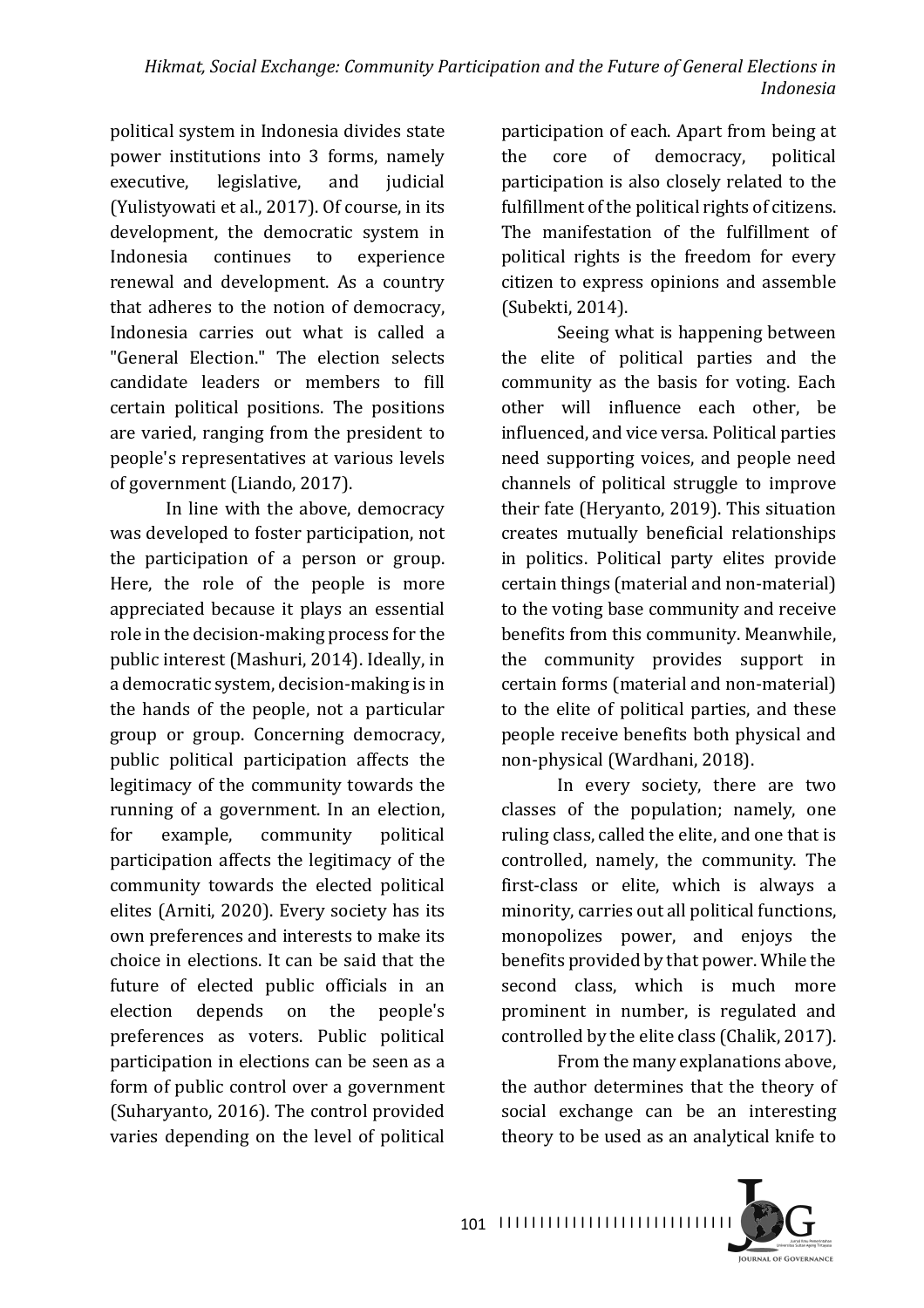explain the above problems. Because basically, social exchange theory is a theory related to social actions that give or exchange objects that contain value between individuals based on specific social orders (Wirawan, 2012). The exchanged objects are not real things, but things that are not real. The exchange idea also involves feelings of pain, burdens of life, hopes, achievements, and statements between individuals. Thus, the idea of exchange is broad but inclusive (Cook et al., 2013).

In addition, humans are rational creatures. This assumption is based on the idea that humans will calculate the sacrifices and rewards of a particular situation within the limits of the information available to them, which will guide their behavior (FitzPatrick, 2019). It also includes the possibility that when faced with a not rewarding choice, people will choose the option that requires the least amount of sacrifice. By assuming that humans are rational beings, Social Exchange Theory states that humans use rational thinking to make choices (Stafford & Kuiper, 2021).

The following assumption is that the standard by which humans evaluate sacrifice and reward varies over time and from person to person, indicating that this theory must consider diversity. No one standard can be applied to everyone to determine what the sacrifices and rewards are (Cropanzano et al., 2017).

From the background of the explanation above, the writer is interested in studying the relationship between social exchange and public participation in general elections. The aim is to increase community participation in democratic life through general elections due to social

**DURNAL OF GOVERNANC** 

exchanges between the community and the political elite. In addition, this research is expected to be able to contribute ideas in the form of writing to enrich the scientific style of socio-political science in the future.

## **Method**

This type of research is qualitative, namely, research that intends to understand the phenomena experienced by the subject, for example, behavioral, perception, motivational, and action research, holistically employing descriptions in the form of words and language, in a context, especially natural ones, utilizing various natural methods (Gunawan, 2013). Descriptive research seeks to collect information about a theme. symptom, or situation according to what it is to find the broadest knowledge of the object of research (Soendari, 2012). Descriptive research is generally carried out with the primary objective of systematically describing the facts and characteristics of the object or subject that are examined accurately. In this study, the authors use primary data sources and secondary data, namely, the central literature of political sociology as the primary source. Secondary data sources, namely, social reality data sources that the authors found either directly in the field or through newspaper media or discussions.

## **Result and Discussion Social Exchange**

Johnson (2008) views social exchange as an exchange of activities, whether valuable or not, and more or less profitable or expensive for two people who interact. This exchange theory seeks to explain social behavior based on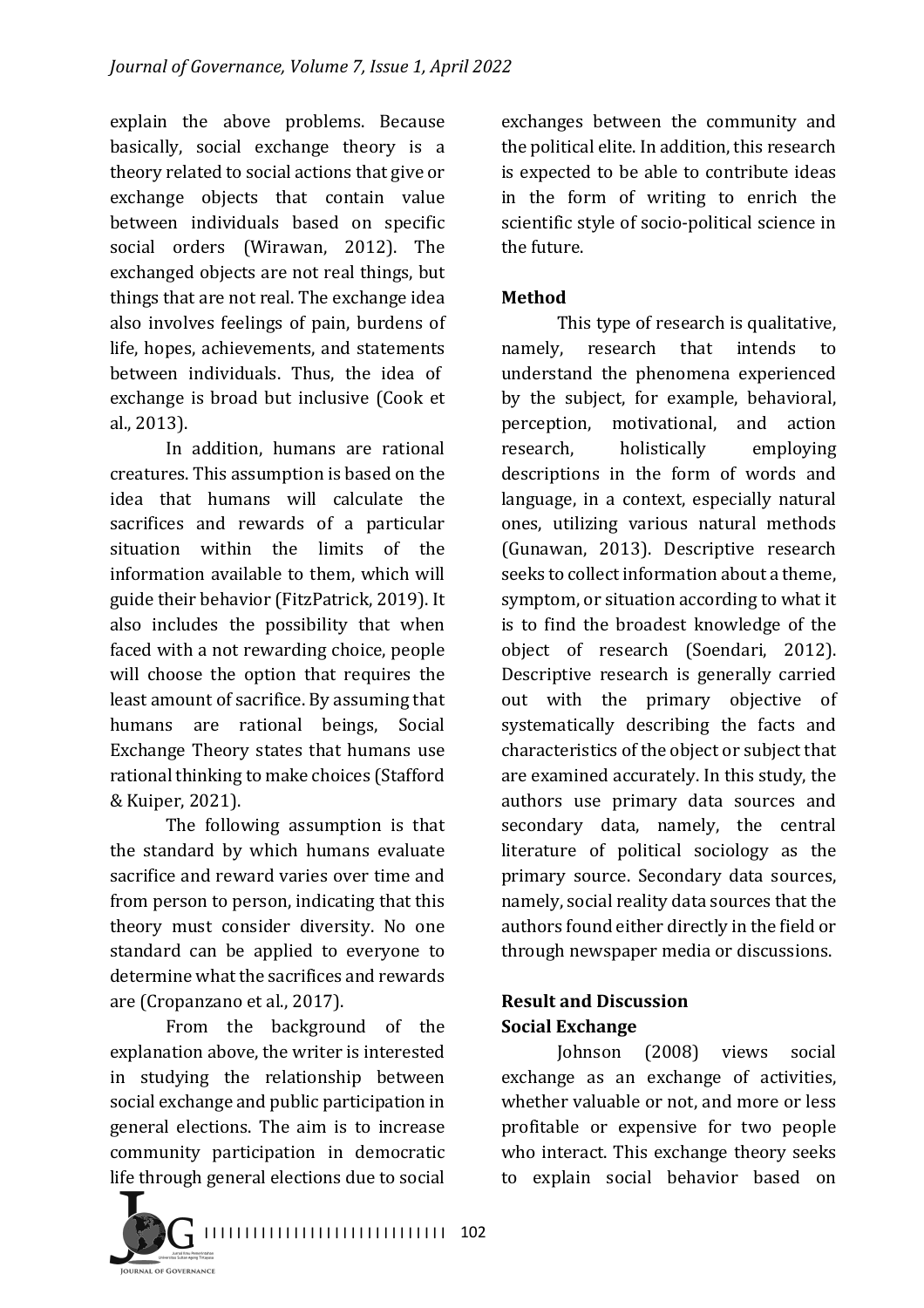rewards and costs. Johnson recognized that scientific sociology requires conceptual categories and schemas. Scientific sociology also requires a series of propositions about the relationship between categories. Without these propositions, the explanation is impossible, because there is no explanation without propositions.

Based on the findings of Crosbie (1972), he then developed several propositions which are the core of social exchange theory as described below:

- a. The proposition of success: the more significant the tendency to do it again is if someone often acts and the person gets a reward for what they do.
- b. Stimulus Proposition If in the past a particular stimulus or series of stimuli occurred, or a series of stimuli was a situation when a person's action was rewarded, then the more similar the current stimulus is to the past stimulus, the greater the tendency for the person to repeat the same or similar action.
- c. Value Proposition The more valuable the outcome of an action is to a person, the more likely they will be to perform a similar action.
- d. The proposition of benefits and drawbacks. If a person receives more and more certain rewards at a particular time, the less valuable the rewards that will be given to him are.
- e. Aggression-Compliment proposition. When a person's actions do not get the reward he expected or receive the punishment he did not expect, he will be angry. He tends to behave aggressively, and the consequences of

that behavior become more valuable to him. When a person's actions receive the expected reward, specifically a greater than expected reward, or do not get the punishment they expected, they will be happy. He is more likely to behave pleasantly. and the result of this action is more valuable to him.

f. The rationality proposition. When a person chooses an alternative action, another person will choose the action as perceived. If the value of the result is multiplied by the probability of success, then the result is more outstanding.

In line with the above, social exchange itself has concepts (Mighfar, 2015) as follows:

- a. Social exchange. Social exchange is a social relationship in society with one another, and in social relations, some rewards and rewards influence each other. In other words, people relate to other people because they expect something to fulfill their needs.
- b. Actions of social behavior. The social behavior in question is an act of will that results in a reward or punishment from others.
- c. Fair exchange. A fair exchange, according to Homnas, is an exchange that is mutually beneficial as long as it is considered mutually beneficial by both parties.
- d. Activities are actual behaviors that are described at a very concrete level. Part of the description of any group should include a record of the activities of its members. Individuals and groups can be compared according to the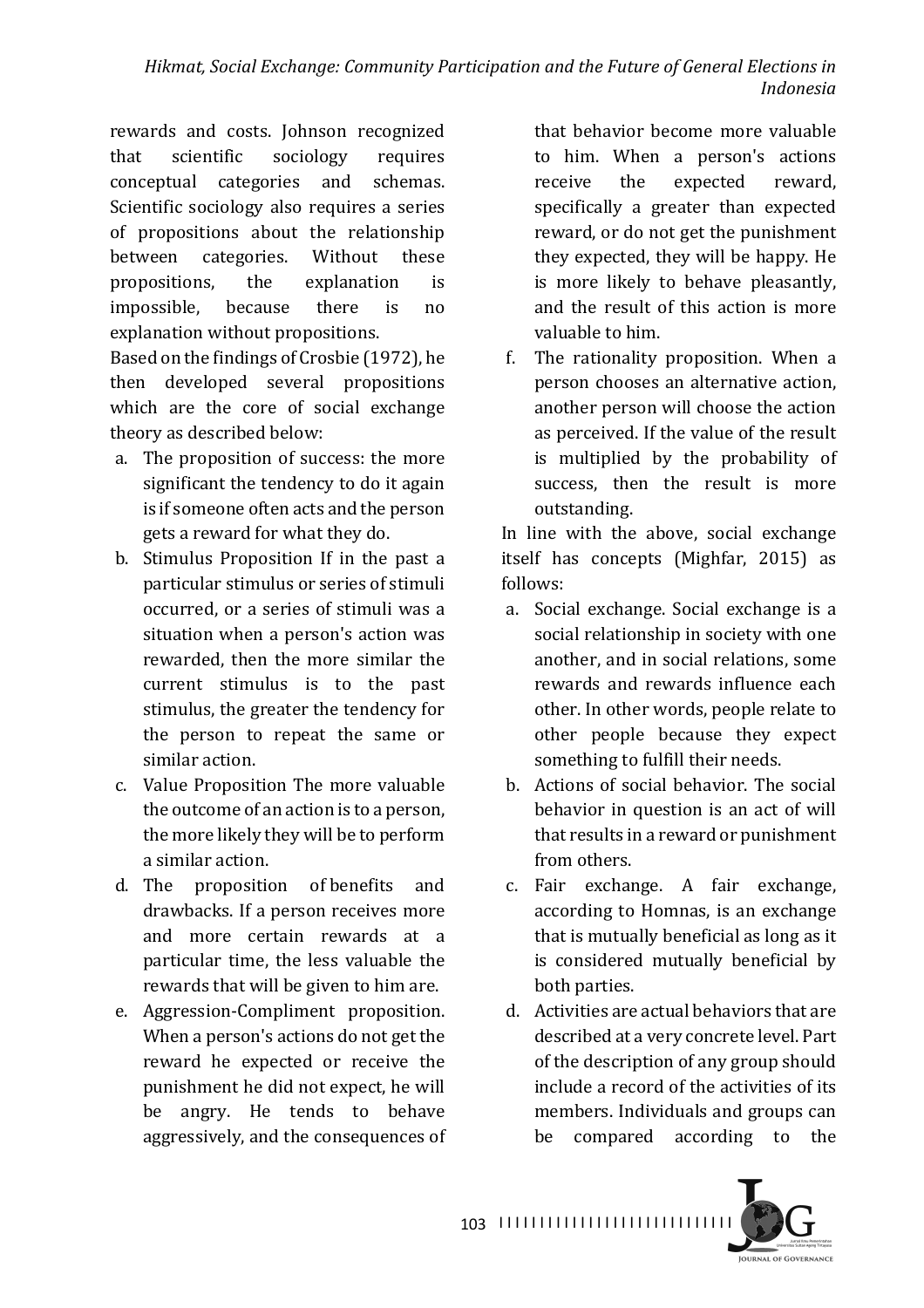similarities and differences in their activities and the degree of performance of the various activities.

- e. Interaction is any activity that stimulates or is stimulated by the activities of other people. Individuals or groups can be compared according to the frequency of interaction, according to who initiated the interaction, with whom, according to the channels through which the interaction occurs, and so on.
- f. A sensation is an external or behavioral sign that indicates an internal state. Signs such as the internal state they exhibit can vary. Physiological states such as hunger or fatigue, positive or negative emotional reactions to an event or a stimulus, feelings of liking or disliking a group member, psychological or emotional internal physiological states, and many others are included in one group. General, namely feelings, as long as this internal state is manifested in an observable type of behavior.
- g. Habits refer to activities and patterns of interaction that are repeated.
- h. Norms are activities or patterns of interaction that are expected to be followed by group members, with positive feelings expressed towards those who follow them and negative feelings towards those who do not follow them.
- i. Deprivation is the period when a person receives a particular reward.
- $i$ . Satisfaction is the quantity of a large enough reward that satisfies a person and was obtained not long ago so that the award is temporarily no longer desired.



# **Social Exchange and Community Participation in General Elections**

Humans such as *zon politicon* (Aristotle) or *homo homini socius* (Adam Smith) are social creatures. Humans, as social beings, interact with each other to fulfill their needs. Humans as social beings have several distinctive characteristics, different from one another, such as physical attributes, talent, emotions, needs, ideas, initiative, behavior, etc. This all triggers the birth of a collision between interests (Listia, 2015). It is these differences that always place the community in a conflict-ridden situation. Articulating individual and collective needs requires competition, both for individual (personal needs) and public needs. Individual needs are strongly influenced by the direction in which public needs are met because it will be challenging to meet individual needs if public needs are not available. To avoid the emergence of conflicts of interest, conscious and collective efforts are needed to create order, and that order can only be realized through politics (Ruman, 2016).

Political shops, community elites, and other elements compete to gain public sympathy, one of which is by conducting political contracts. The culture of political contracts has become a trend since direct elections in 2004. The agreement between two or more groups in the political contract is very diverse. All regional demands on a priority scale for the local people must be contained in the contents of the contract, which must then be realized by the elite of the winning political party (Syamsuadi & Yahya, 2018). Likewise, community groups are obliged to gather as much support as possible to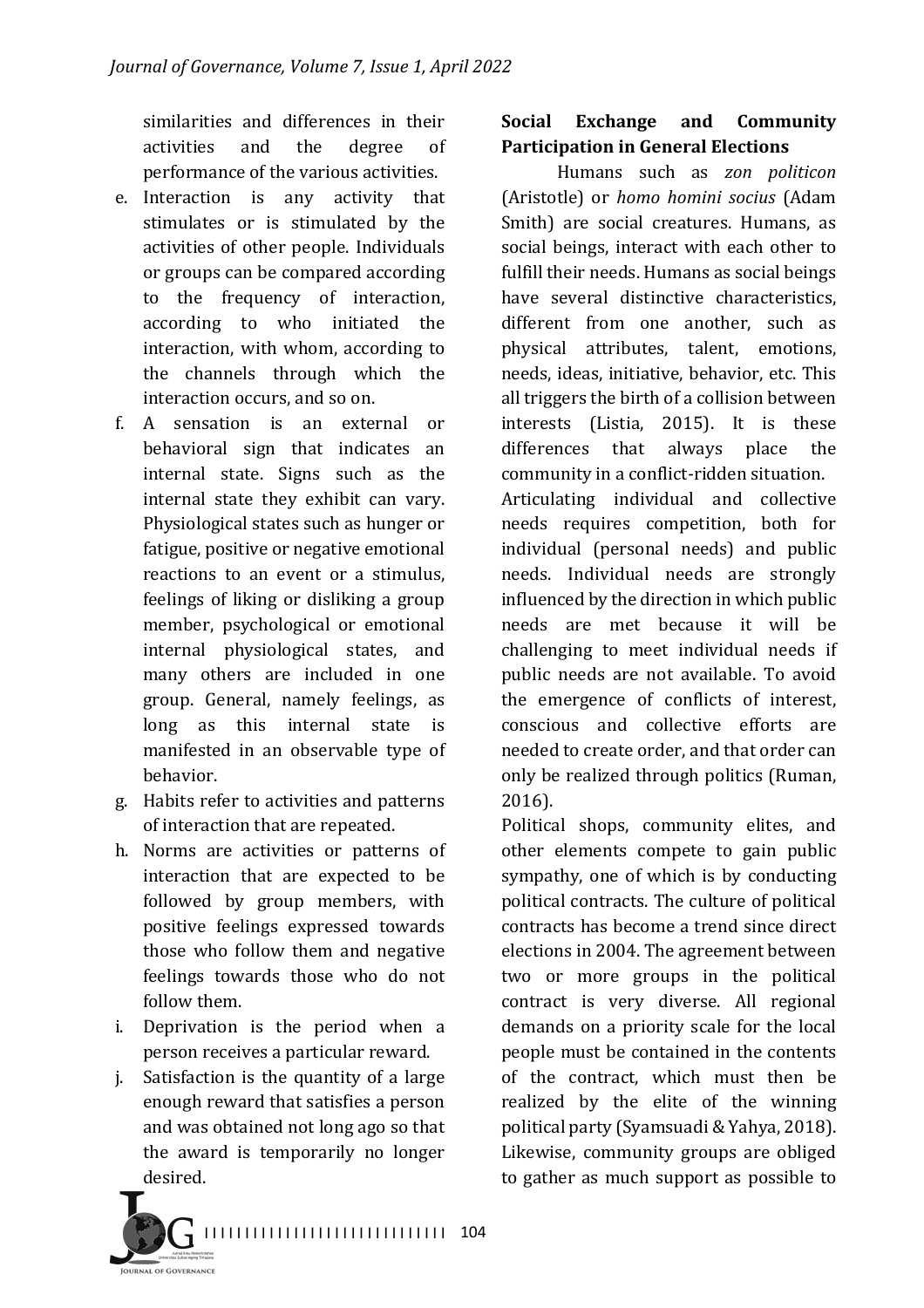make their support a success. A political contract can be defined as an agreement involving coalition party elites, presidential and vice-presidential candidates with the supporting parties, legislative candidates with voters, and the people with their leaders (Sulaiman, 2013). In general, political contracts can be classified into two models: first, those involving party elites and elements of society; Second, political contracts involving fellow parties, or two parties, or even more.

The phenomenon of political contracts can also be explained within the framework of Peter Blau (1964) regarding his theory of social exchange (social exchange theory). Based on this theory, the social exchange relationship between one person and another occurs because of the reward. If in every social exchange, there is an element of reward, sacrifice (cost), and profit. The process of sociopolitical exchange is possible because there are parties who need help and those who assist. This is where the critical aspect will appear very thick (Molm et al., 2000). So it is not surprising that in a political contract culture, the discussion of who gets what, how, and when is a significant concern for the elites.

According to Peter Blau (1968), social exchange fulfills the characteristics of the main functions. First, the formation of friendship ties for parties who make mutual agreements, both on the same strata (layers) or different strata-second, affirming subordination or dominance, especially when the interaction is built on unequal strata. In the most straightforward society, social exchange

occurs through gifts and services. Gifts received are not voluntary but given under obligation. For example, like a group of success teams from elements of society, political party success teams receive gifts from certain parties, but they don't just receive money. However, this successful team should seek support from the order as much as possible because it has received a gift (Lampong, 2018). The results of social exchange appear to be realized to produce two or more groups who are very interested in gaining profit and power. The other side of social exchange is increasing social integrity, building trust, encouraging courage, and developing collective values. In this regard, Blau states, "reciprocity and exchange are expanded and combined with a parallel growth of mutual trust."

In our daily life or society in general, for example, before the general election, we often encounter phenomena in the field that indicate several elements of the community or community leaders who approach the figures who compete in the election, or, on the contrary, the participants in the election competition do approach community leaders or the community. This is done more because of rational considerations, namely relationships oriented to mutual benefit between the community and competing participants in the election. In defining power, Weber considers that "power is an opportunity (gain advantage) for individuals in social interactions to realize their desires in a communal action, even though it is against the current of challenges and resistance of other individuals involved in the action"

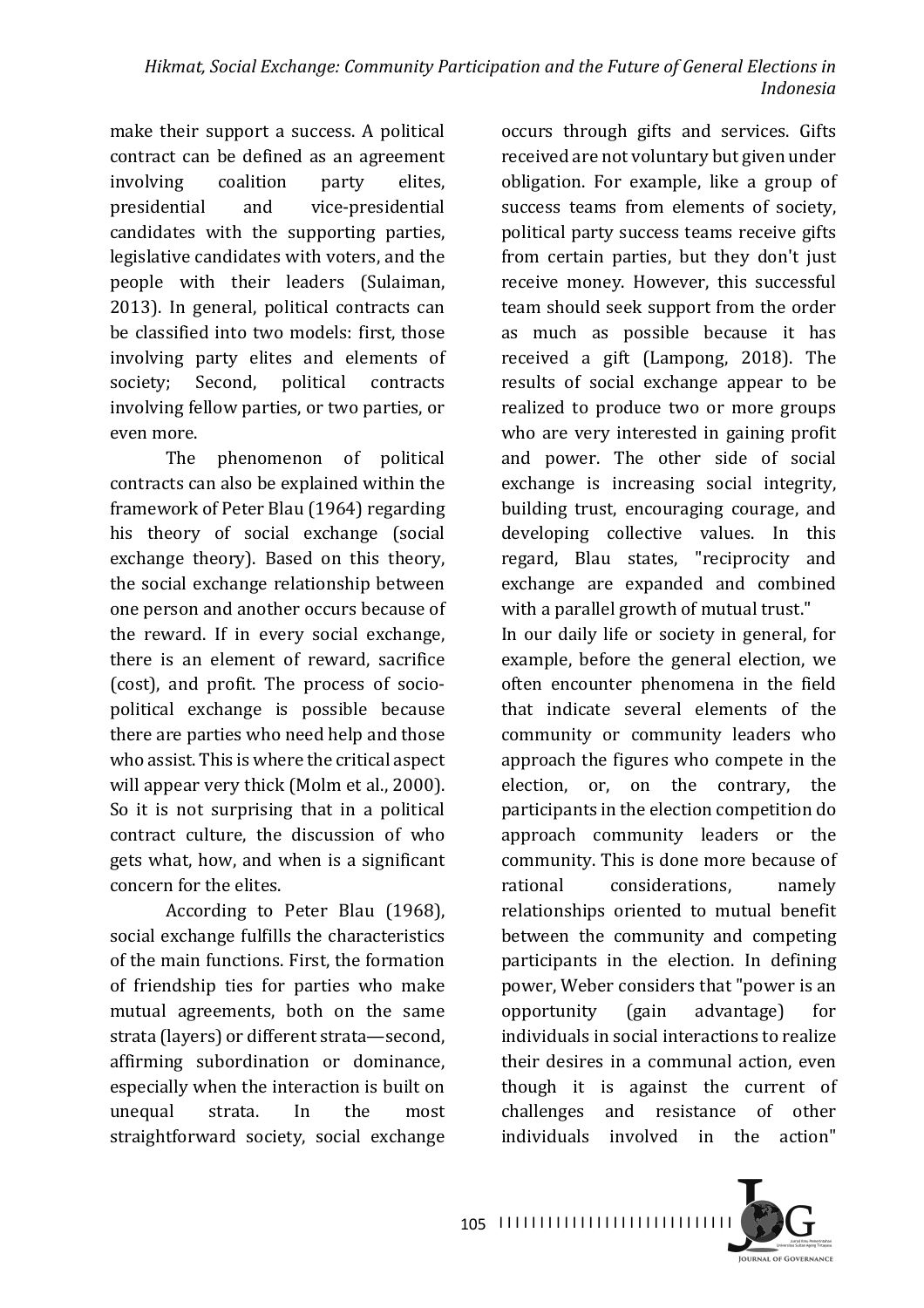(Buchari,  $2014$ ). So the exchange that is done here is to get benefits, either material or social status, in the form of positions. The possibility of considering the costreward-punishment-value is a reality that we cannot avoid, especially in a society that is ultimately materialist like now, so that the underlying behavior is economic considerations and psychological comfort. The forms of social exchange relations patterns are divided into several specifics, depending on when and how the pattern takes place and what the supporting elements are, as a condition for social exchange to occur. The following are forms of patterns of social exchange relations and their supporting elements, which involve the elite of political parties and the community as follows:

- a. The pattern of social exchange, which includes direct funds as an incentive. is the old social exchange model. This is done as evidence to show the seriousness of the party elite so that the exchange process must run, and both parties benefit equally. For the community, these benefits will only have a short-term impact, while for the party elite, the results of these efforts will have an impact in the longterm and support their career path.
- b. The pattern of transactional social exchange relationships involves famous names as the primary tools. A famous name is used as a charmer with the broader community; the fame of an elite name is used as capital for a political career from the bottom. The name of an elite person is already well-known in the larger community because he is frequently involved in various matters at the village, subdistrict, district, and provincial

...<br>val of Governanci

levels. His involvement is good in terms of management. He has become an investment capital to strengthen the network. Therefore, an elite who does not have financial capital as a source of mobilization for his supporters, but has a vast network as his principal capital and has been known by many circles. Elites who have the capital of well-known names are actors in negotiating and mobilizing so that transactional social exchanges can take place and be a lure.

- c. Patterns of social exchange relationships involving influential figures "Character is the key" to entering into a group or a society. Political party elites will prefer influential public figures as political communication partners. In simple terms, this elite community figure describes the typology of the community he knows to the elite of political parties. These community leaders understand that in terms of community needs, obstacles, opportunities, and community potential. Political party elites only follow the advice and input of these figures. When both parties have found a meeting point between the interests of the community and the interests of the party elite, the social exchange relationship will work.
- d. The pattern of social exchange relations, using aspiration absorption meetings, takes place in two models. The first model, the "open aspiration absorption meeting," involves many elements in the community, ranging from representatives of farmers, small traders, laborers, elements of the village government, entrepreneurs,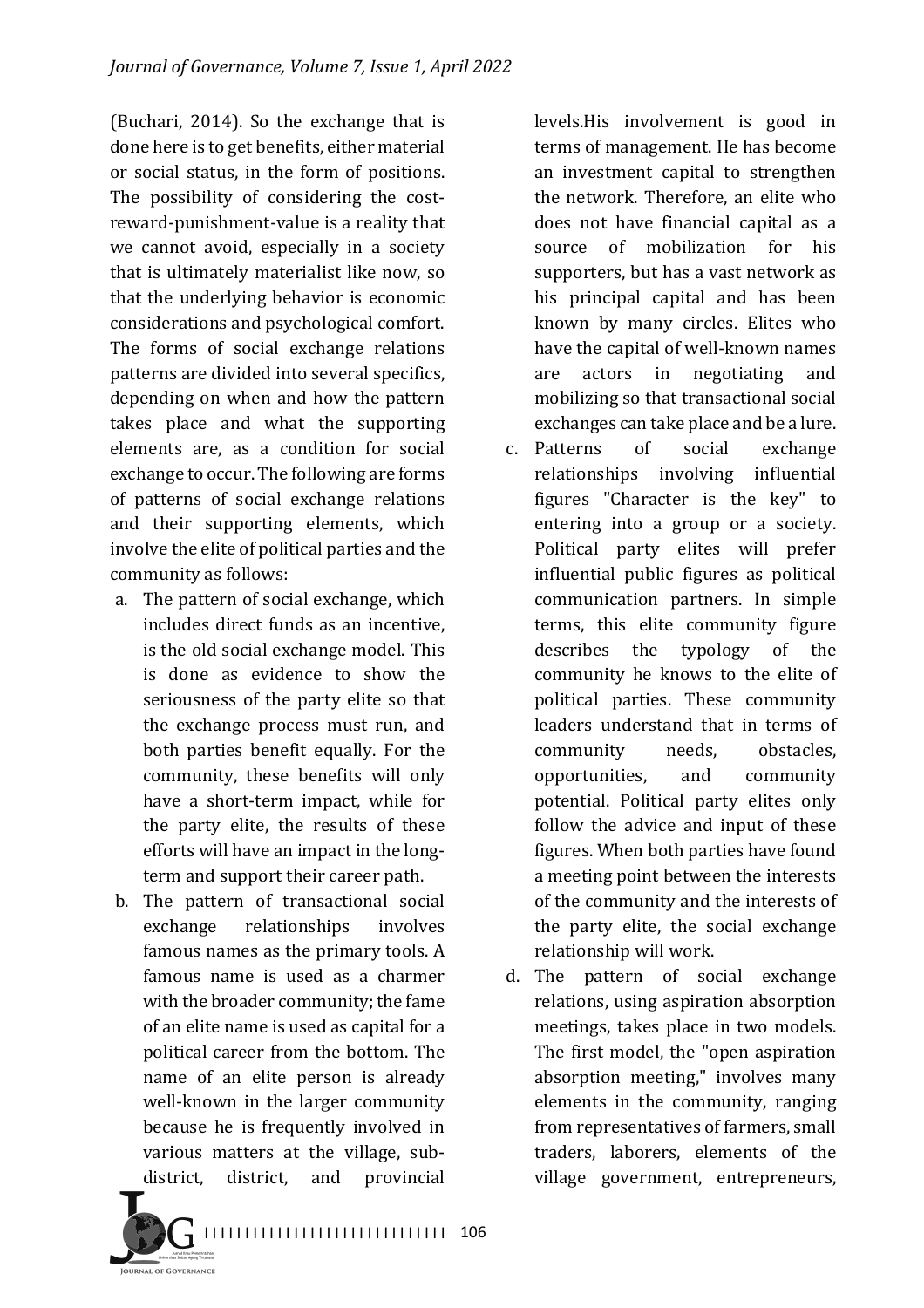and so on. There were only two interested groups in the meeting for the absorption of aspirations,  $(1)$ party interest groups and (2) community interest groups from the various elements mentioned above. The second model was a "closed aspiration absorption meeting," which involved two interest groups from the party elite and only the elite of society. The pattern of social exchange relations discusses mass-raising strategies and what things the community can get, and the elite of the village community can get them later with a note that the main goal is to win the interests of the party elite first and then the realization of the interests of the wider community.

These are some of the forms of social exchange relations that occur. The author considers it essential, which essentially brings together two groups who have mutual interests and want each other to benefit from each other in a political frame. This transactional behavior occurs naturally and is planned with various colors and social settings. And they both hope that the result of this effort will have a good impact on their group. On the one hand, party elites get honor, position, wealth, and social status; on the other hand, the people get village progress, economic income, struggle networks, comfort, and trust entrusted to the ruling party elite.

## **Conclusion**

People need sufficient political knowledge to determine their political stance wisely. What is meant by a "wise attitude" is when individuals have rational decisions when they want to make choices. even though there are influences from family, social environment, and material offers from candidates. But what we have to understand together is the people's tendency to what is an advantage for them if they choose one of the political elites. The pattern of social exchange relations is mutually beneficial for political parties and the community. In this context, there are two groups of interests:  $(1)$  political party elites are interested in the community, and  $(2)$  the community has an interest in political parties. The driving factor for social exchange: for the elite of political parties in general, it is influenced by pragmatic political attitudes. The power of figures (individual qualities) is sometimes weak in the eyes of the community and does not have an extensive history of performance. For the community, the driving factor for carrying out social exchanges is also caused by skepticism towards the elite. Ultimately, social exchange will always be based on the idea that people view their relationships in a social context. They will tend to count the sacrifices and compare them to the rewards of continuing the relationship.

## **Acknowledgement**

The author wishes to express gratitude to God Almighty for allowing this research to be accomplished. Author also wants to extend his thanks to everyone that has supported him in completing this study appropriately.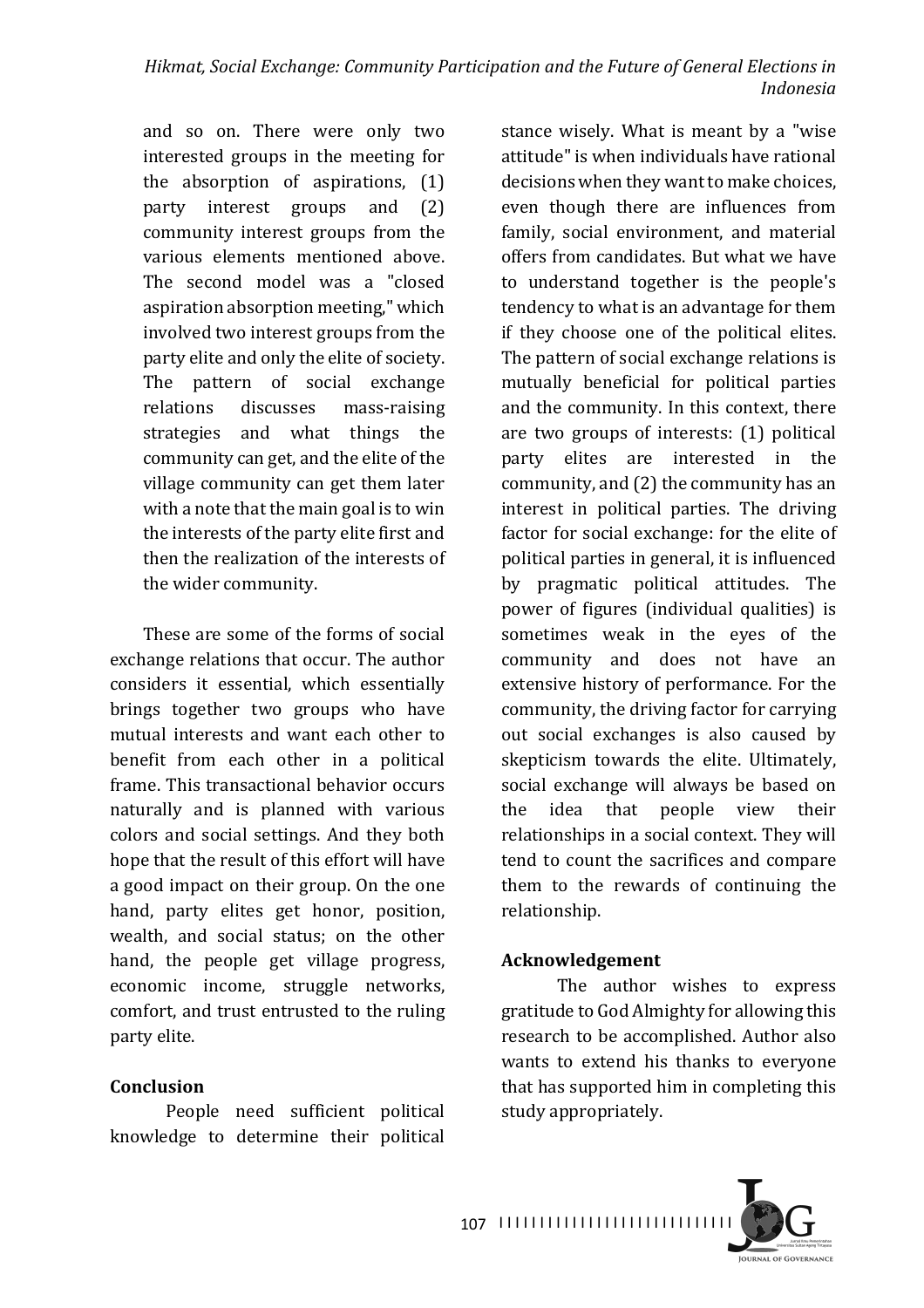#### **References**

- Arniti, N. K. (2020). Partisipasi Politik Masyarakat Dalam Pemilihan Umum Legislatif Di Kota Denpasar. *Jurnal Ilmiah Dinamika Sosial*, *4*(2), 329-348.
- Blau, P. M. (1964). Justice in social exchange. *Sociological Inquiry*, *34*(2), 193-206.
- Blau, P. M. (1968). Social exchange. *International encyclopedia of the social sciences*, *7*(4), 452-457.
- Buchari, S. A. (2014). *Kebangkitan etnis menuju politik identitas*. Yayasan Pustaka Obor Indonesia.
- Chalik, A. (2017). *Pertarungan elite dalam politik lokal*. Yogyakarta: Pustaka Pelajar.
- Cook, K. S., Cheshire, C., Rice, E. R., & Nakagawa, S. (2013). Social exchange theory. In *Handbook of social psychology* (pp. 61-88). Springer, Dordrecht.
- Cropanzano, R., Anthony, E. L., Daniels, S. R., & Hall, A. V. (2017). Social exchange theory: A critical review with theoretical remedies. *Academy of management annals*, *11*(1), 479-516.
- Crosbie, P. V. (1972). Social exchange and power compliance: A test of Homans' propositions. *Sociometry*, 203-222.
- FitzPatrick, W. J. (2019). Moral progress for evolved rational creatures. *Analyse & Kritik*, *41*(2), 217-238.
- Gunawan, I. (2013). Metode penelitian kualitatif. *Jakarta: Bumi Aksara*, *143*, 32-49.
- Heryanto, G. G. (2019). *Literasi Politik*. IRCiSoD.
- Jailani, J. (2015). Sistem Demokrasi di Indonesia Ditinjau Dari Sudut Hukum Ketatanegaraan. *INOVATIF| Jurnal Ilmu Hukum*, *8*(1).
- Johnson, D. P. (2008). Contemporary sociological theory. An Integrated *Multi-Level Approach. Texas: Springer*.
- Kusmanto, H. (2014). Partisipasi Masyarakat dalam Demokasi Politik. *JPPUMA: Jurnal Ilmu Pemerintahan dan Sosial Politik UMA (Journal of Governance and Political Social UMA*), *2*(1), 78-90.
- Lampong, S. R. D. (2018). Relasi Sosial dalam Budaya Pelayanan Publik dan Dampaknya Terhadap Pendapatan Asli Daerah Kantor Walikota Ambon. *Dialektika*, *11*(1), 93-105.
- Liando, D. M. (2017). Pemilu Dan Partisipasi Politik Masyarakat (Studi Pada Pemilihan Anggota Legislatif Dan Pemilihan Presiden Dan Calon Wakil Presiden Di Kabupaten Minahasa Tahun 2014). *Jurnal LPPM Bidang EkoSosBudKum*, *3*(2), 14-28.
- Listia, W. N. (2015). Anak sebagai makhluk sosial. *Jurnal Bunga Rampai Usia Emas*, *1*(1), 14-23.
- Mashuri, M. (2014). Partisipasi Masyarakat Sebagai Upaya Pembangunan Demokrasi. *Menara Riau*, *13*(2), 178-186.
- Mighfar, S. (2015). Social Exchange Theory: Telaah Konsep George C. Homans Tentang Teori Pertukaran Sosial. *LISAN* AL-HAL: *Jurnal Pengembangan Pemikiran dan Kebudayaan*, *9*(2), 259-282.
- Molm, L. D., Takahashi, N., & Peterson, G. (2000). Risk and trust in social exchange: An experimental test of a classical proposition. *American*